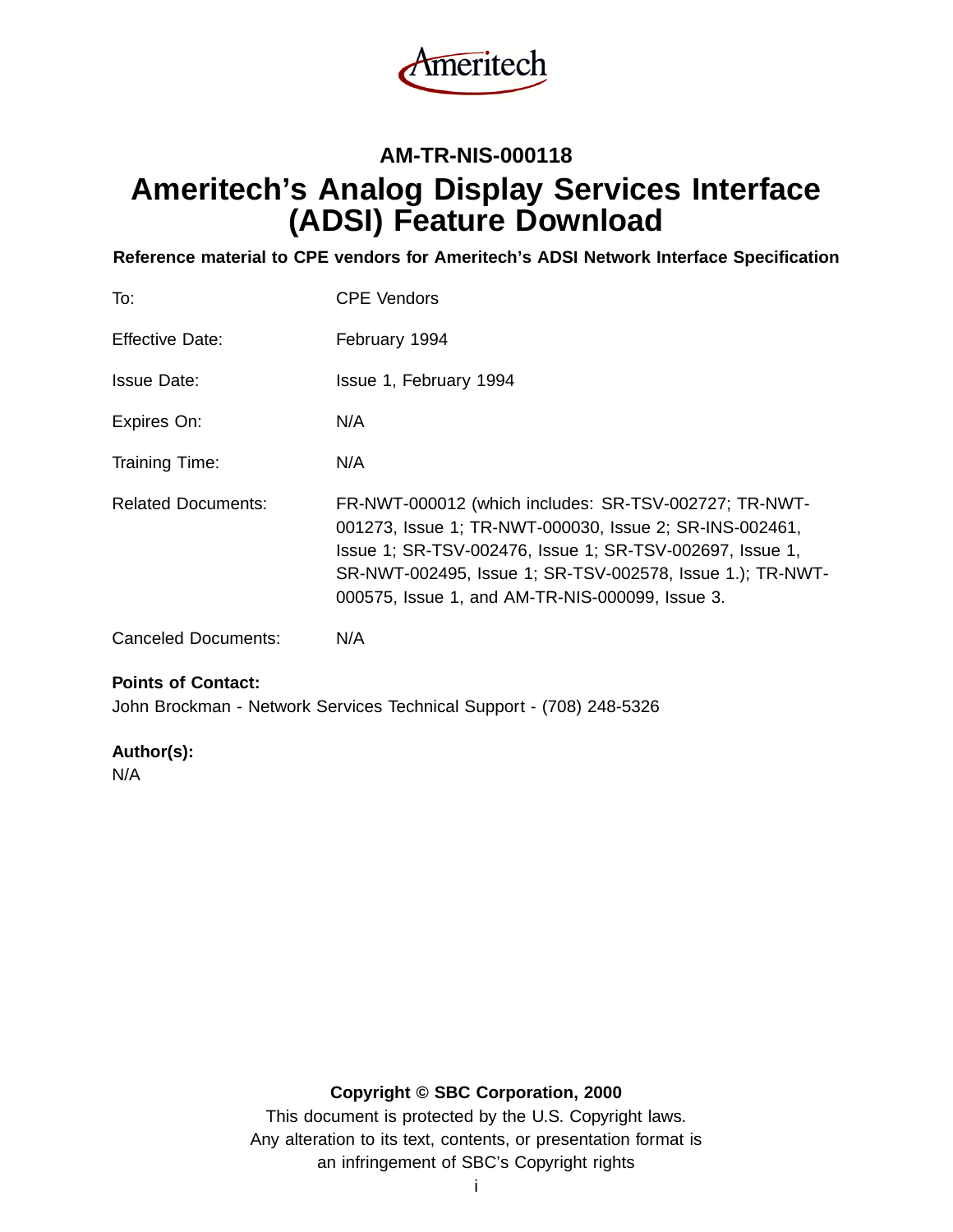## **Table of Contents**

| <b>INTRODUCTION</b><br>1.          |                   |                                   | 3               |
|------------------------------------|-------------------|-----------------------------------|-----------------|
|                                    | 1.1.              | General                           | 3               |
|                                    | 1.2.              | <b>Reasons For Reissue</b>        | 3               |
| AMERITECH'S FEATURE DOWNLOAD<br>2. |                   |                                   | 3               |
|                                    | 2.1.              | Purpose                           | 3               |
|                                    | 2.2.              | Capabilities                      | $\overline{4}$  |
| 3.                                 | TR-1273 INTERFACE |                                   | $\overline{4}$  |
|                                    | 3.1.              | <b>Physical Network Interface</b> | $\overline{4}$  |
|                                    | 3.2.              | Datalink Layer                    | 5               |
|                                    | 3.3.              | Message Layer                     | $6\phantom{1}6$ |
| 4.                                 | <b>REFERENCES</b> |                                   | 6               |

# **Copyright © SBC Service, Inc. 2000**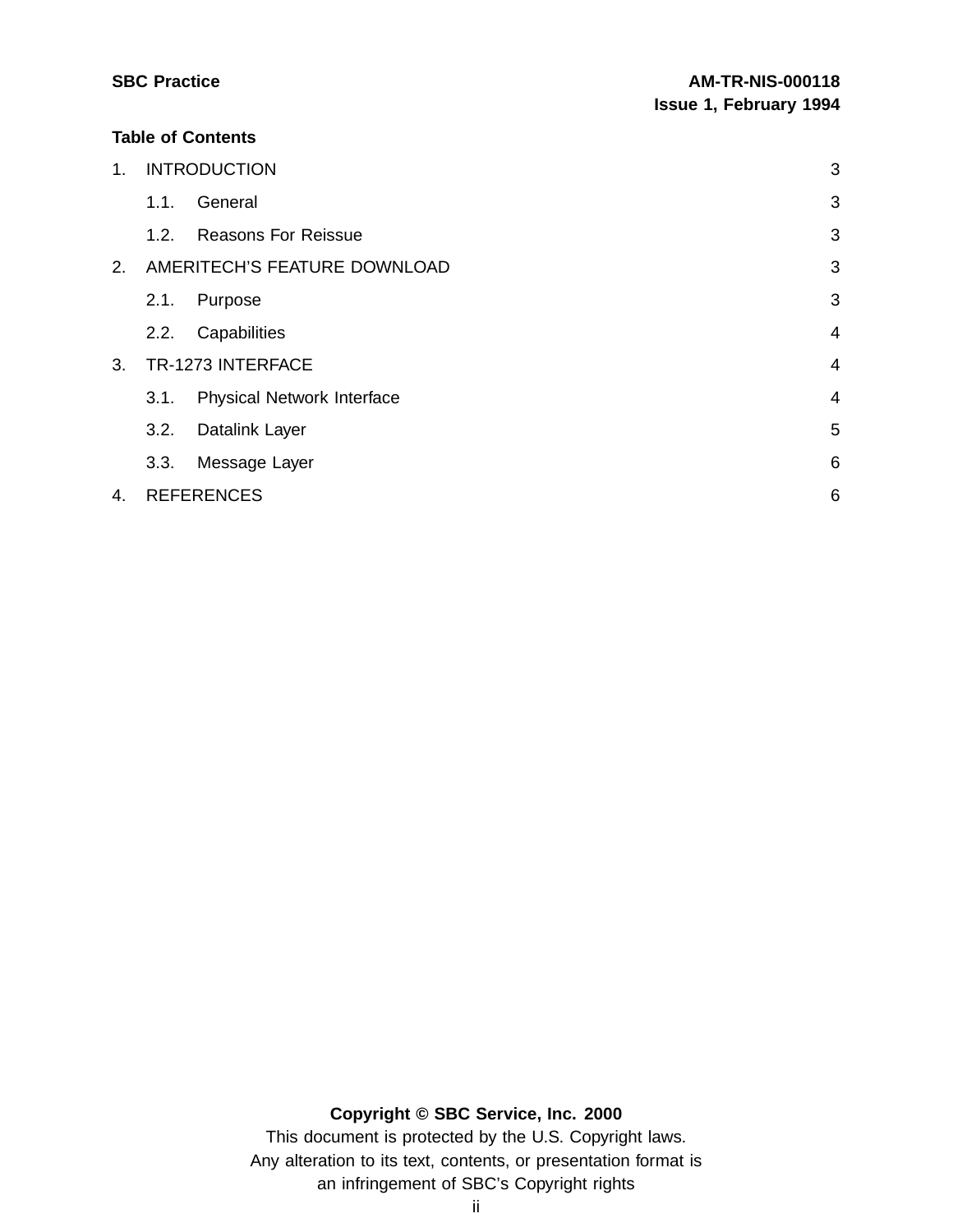## **TECHNICAL REFERENCE NOTICE**

This Technical Reference is published by Ameritech to provide a Network Interface Specification of the Analog Display Services Interface (ADSI) Feature Download. It provides interface specifications as a guide for CPE vendors.

Ameritech reserves the right to revise this document for any reason, including but not limited to conformity with standards promulgated by various agencies, utilization of advances in the state of the technical areas, or the reflection of changes in the design of any equipment, techniques or procedures described or referred to herein.

**AMERITECH MAKES NO REPRESENTATION OR WARRANTY, EXPRESS OR IMPLIED, WITH RESPECT TO THE SUFFICIENCY, ACCURACY, OR UTILITY OF ANY INFORMATION OR OPINION CONTAINED HEREIN. AMERITECH EXPRESSLY ADVISES THAT ANY USE OF OR RELIANCE UPON THIS TECHNICAL REFERENCE IS AT THE RISK OF THE USER AND THAT AMERITECH SHALL NOT BE LIABLE FOR ANY DAMAGE OR INJURY IN-CURRED BY ANY PERSON ARISING OUT OF THE SUFFICIENCY, ACCURACY, OR UTILITY OF ANY INFORMATION OR OPINION CONTAINED HEREIN.**

This document is not to be construed as a suggestion to any manufacturer to modify or change any of its products, nor does this document represent any commitment by Ameritech or any Ameritech operating company (AOC) to purchase any product, whether or not it provides the described characteristics.

Ameritech does not recommend products, and nothing contained herein is intended as a recommendation of any product to anyone.

Nothing contained herein shall be construed as conferring by implication, estoppel, or otherwise any license or right under any patent, whether or not the use of any information herein necessarily employs an invention of any existing or later issued patent.

Ameritech reserves the right not to offer any or all of these services and to withdraw any or all of them at any future time.

With respect to services offered pursuant to tariff, however, the terms and conditions of the service offering are determined by the tariff itself and applicable laws and regulations.

Document may be ordered from Ameritech by contacting the Document Order Center at (847) 248-4324.

## **Copyright © SBC Service, Inc. 2000**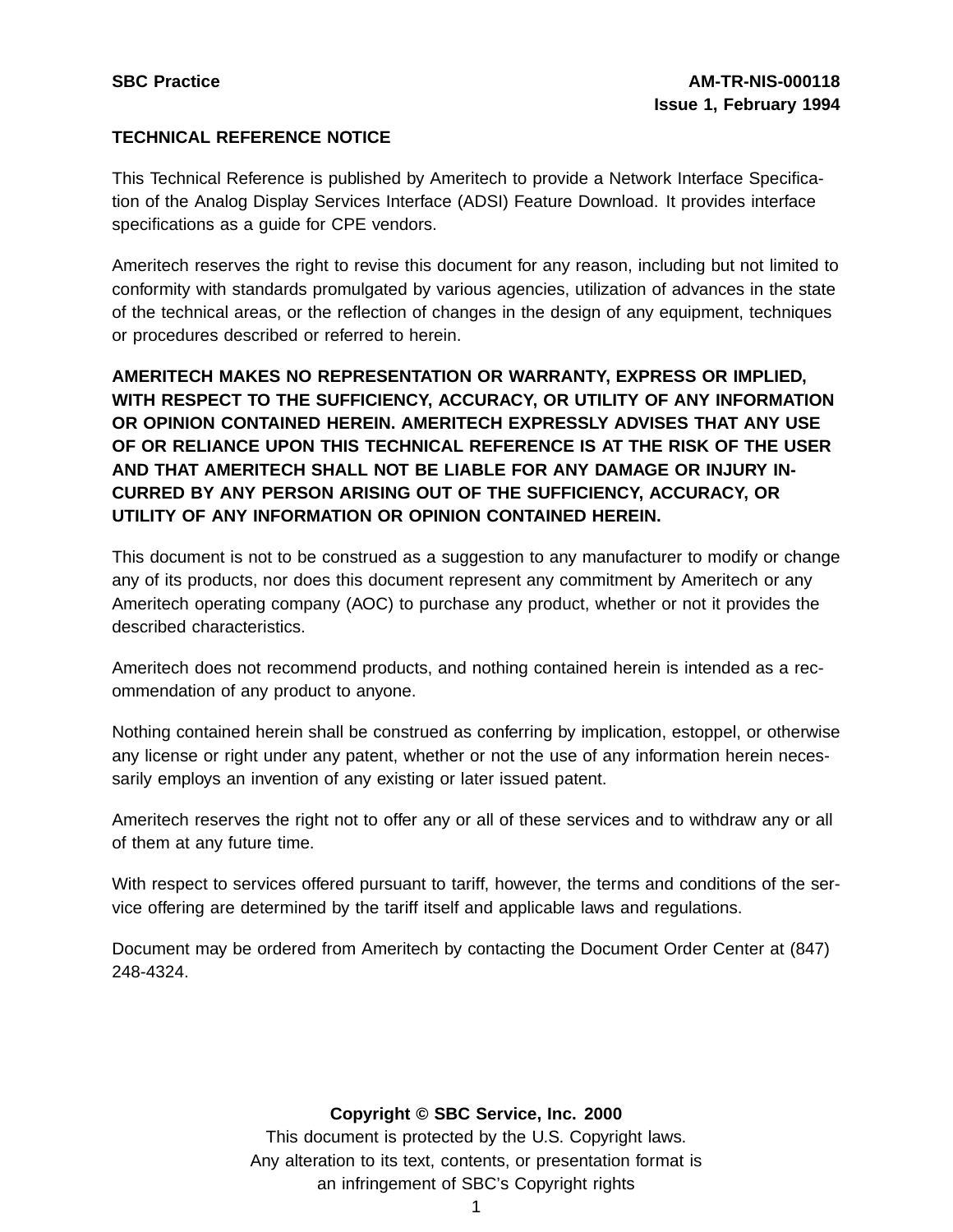# **Copyright © SBC Service, Inc. 2000**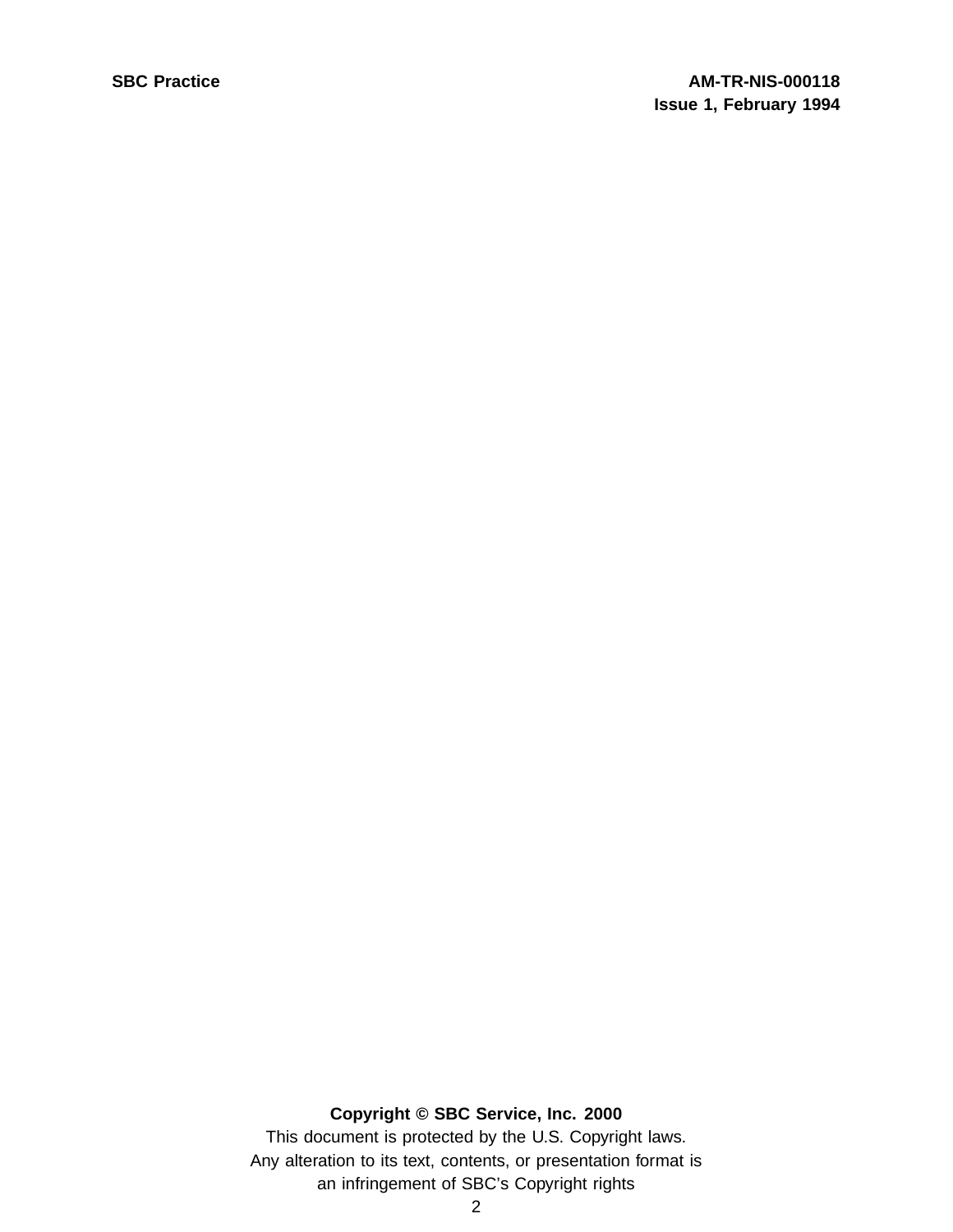## **1. INTRODUCTION**

## **1.1. General**

This document describes the technical network interface specification for Ameritech's Analog Display Services Interface (ADSI) Feature Download. Once an Ameritech customer has received the Ameritech Feature Download using the ADSI to the customer's ADSI compatible CPE, the customer will be able to more easily use Ameritech's basic customer features. Examples might include (subject to the needs of Ameritech's customers) Call Forwarding, Three Way Calling, Automatic Callback and Repeat Dialing.

The Ameritech customer will normally only be connected to the Ameritech ADSI Server once near the approximate time of purchase (and on rare occasions if the ADSI CPE should loss it's feature load). Once the customer has disconnected from the Ameritech ADSI Feature Download, the customer will be able to, under the direct control of the ADSI CPE, view a menu of Ameritech basic feature options and choose to use the feature by simply depressing a softkey on the ADSI compatible CPE.

The ADSI compatible CPE will use normal network signaling to interact with the Ameritech Public Switched Network. Examples of ADSI CPE generated signals would be DTMF, Switch Hook Flashes, Disconnects, etc.

## **1.2. Reasons For Reissue**

{If Ameritech should decide to implement any future ADSI enhancements, this document will be reissued and the reason for the reissue will be outlined in this section.}

# **2. AMERITECH'S FEATURE DOWNLOAD**

## **2.1. Purpose**

Ameritech's Feature Download service allows a customer with ADSI compatible Customer Premises Equipment (CPE) to receive a one time (with some exceptions) download of a default service script using the ADSI. This default service script, once downloaded to the ADSI CPE and once disconnected from the Ameritech ADSI Server, will allow the Ameritech customer to see display screens on the ADSI CPE and the Ameritech customer can provide responses to the ADSI CPE using softkeys. With Ameritech's default service script loaded in the ADSI CPE, the customer has visual support for the customer's use of Ameritech's basic telephone services.

**Copyright © SBC Service, Inc. 2000**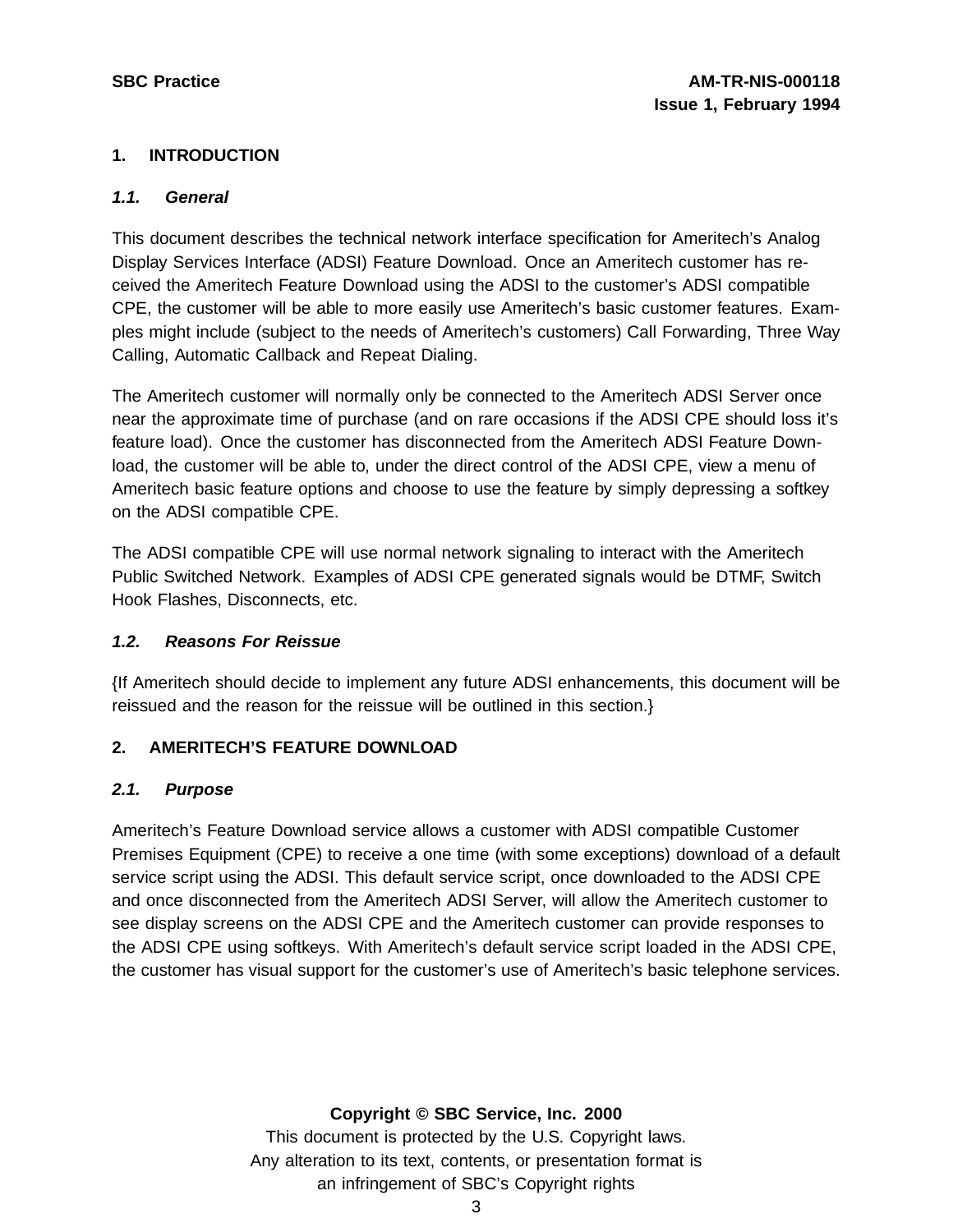## **2.2. Capabilities**

The Analog Display Services Interface is described in Bellcore's TR-NWT-001273, Issue 1, December 1992, "Generic Requirements for an SPCS to Customer Premises Equipment Data Interface for Analog Display Services", and TR-1273 Technical Bulletins 1, 2 and 3. Compatibility guidelines for ADSI CPE are described in Bellcore's companion to TR-1273, SR-INS-002461, Issue 1, December 1992, "Customer Premises Equipment Compatibility Considerations for the Analog Display Services Interface", and SR-2461 Technical Bulletins 1, 2 and 3. the ADSI is an expansion of the Bellcore TR-NWT-000030, Issue 2, analog interface.

The Bellcore ADSI TR has several possible enhancements that can be considered for future development (i.e. Switch to Peripheral [TR-1273, Section 4.1, Part I], Switch to Alternate Character Sets [TR-1273, Section 4.1, Part s], Switch to Graphics Mode [TR-1273, Section 4.1, Part t]) which Ameritech will not be implementing as part of this offering.

This interface focuses on the enabling capability (Default Feature Download) which allows ADSI CPE to simplify interactions with Ameritech's basic network services. In addition, since ADSI is a generic protocol, it is expected that other providers may also use this capability to simplify interactions with their services. This is done transparently to Ameritech's public switched network.

The Ameritech customer with ADSI compatible CPE can place a telephone call to the Ameritech ADSI Server. When successfully connected to the Ameritech ADSI Server, the ADSI compatible CPE will receive an Ameritech default Feature Download.

# **3. TR-1273 INTERFACE**

## **3.1. Physical Network Interface**

The physical Network Interface (NI) is the point of connection between the Ameritech ADSI Server equipment and the ADSI CPE provided by the customer. Interconnection from the Ameritech ADSI Server is the ADSI CPE is via a standard voice grade dial up analog telephone connection over the public switched network.

Figure 1 shows a typical ADSI Feature Download arrangement.

Quoting from Bellcore's SR-TSV-002727, "ADSI Guide" for the Family of Requirements (FR-12):

"TR-1273, discusses ADSI protocol (the three layers [Physical Layer, Datalink Layer, Message Layer]) and standard ADSI data message parameters. Use for general understanding of ADSI and its protocol. The abstract CPE is introduced and salient functionality is described along with each of the corresponding data messages of the ADSI protocol.

## **Copyright © SBC Service, Inc. 2000**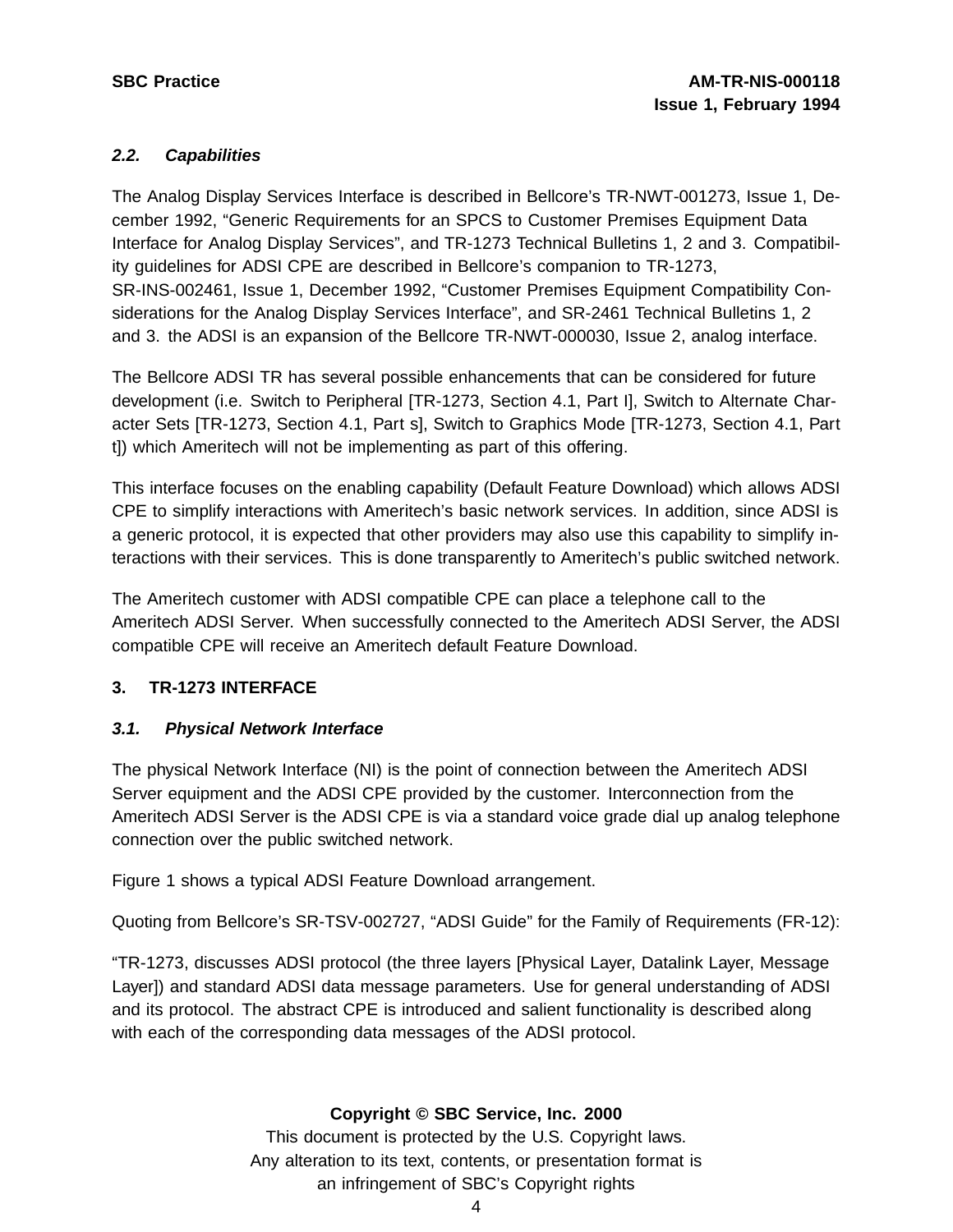TR-30, can be used to gain an understanding of ADSI and its protocol. It describes the standard modem-based technology from an SPCS to a CPE, which was extended for the ADSI. It provides some of the lower-layer requirements for the ADSI protocol."

The ADSI Protocol Physical Layer is responsible for the transmission of the physical data units between the Ameritech Server's modem and the customer's ADSI compatible CPE modem across the network interface. This layer is also responsible for the physical, electrical and transmission requirements of DTMF signaling and Frequency Shift Keying (FSK) signaling for ADSI.

Details for the Physical Layer can be found in Bellcore's TR-1273 (with references to Bellcore's TR-30) in Section 3.1.





## **3.2. Datalink Layer**

The Datalink Layer provides reliable data transmission between the Ameritech Server and the customer's ADSI compatible CPE. This layer establishes and releases the datalink connections and detects transmission errors.

Details for the Datalink Layer can be found in Bellcore's TR-1273 (with references to Bellcore's TR-30) in Section 3.2.

**Copyright © SBC Service, Inc. 2000**